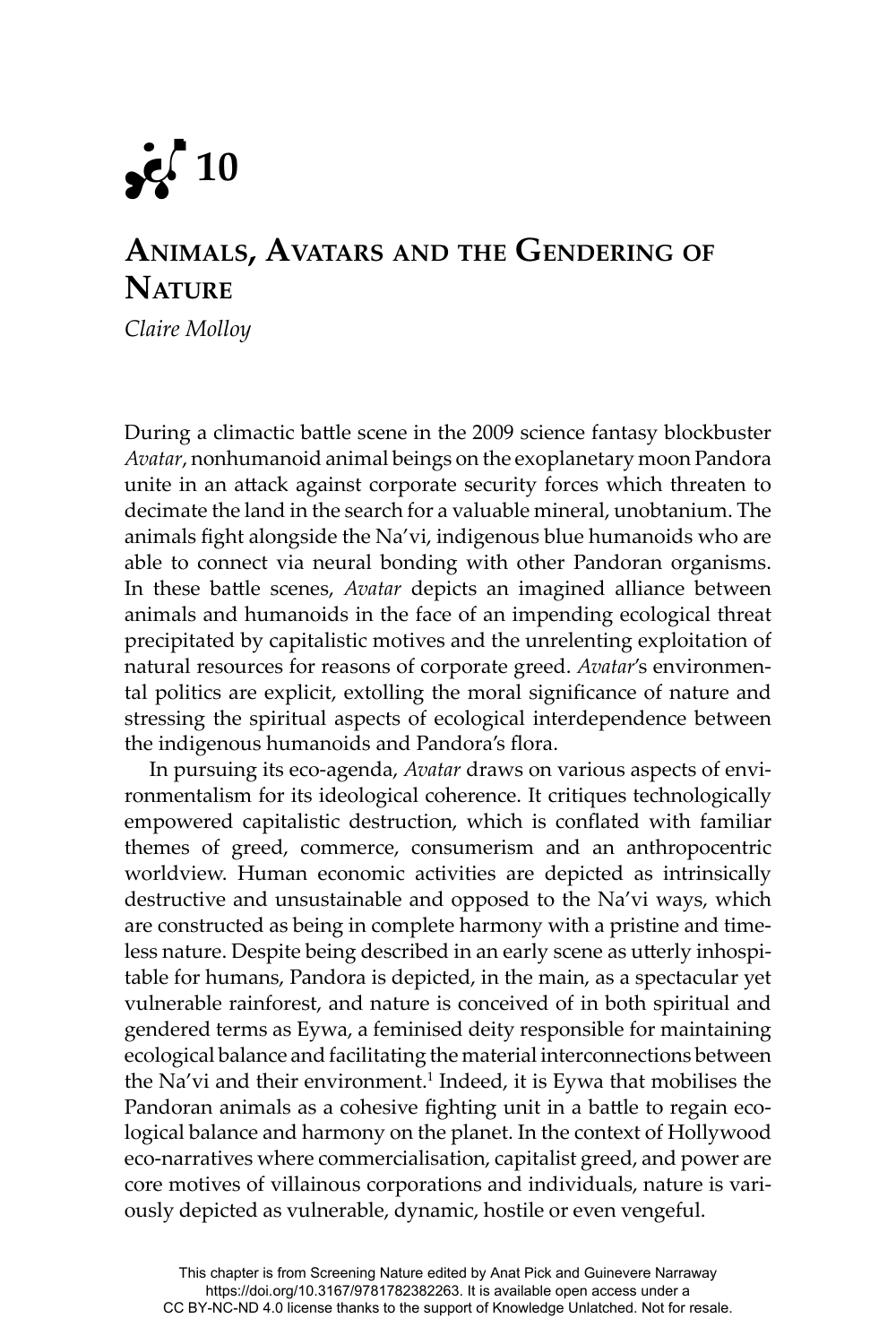This chapter explores the envisioning of nature as endangered and retaliatory and the extent to which such depictions reflect conflicted notions about human–animal and human–nature relations that rely on intersectional constructions of difference. Intersectionality refers to the critical frame used to analyse interlocking categories of difference that include gender, race, class, disability and age, which are deployed to maintain particular structures of power and oppression. I am particularly concerned with the intersections between race and gender and how these structure the various iterations of the human/nature and human/animal dualisms. There has already been much discussion of the racialised representations in *Avatar*. 2 Indeed, following the film's release, criticisms and counter-critiques of its reworking of the colonial 'going native' narrative raged across the blogosphere. Here, I extend the critique of the film's racialised and gendered representations from an Animal Studies perspective to propose that such colonial fantasies sustain problematic human/animal dualisms. This chapter departs from other scholarly discussions on *Avatar* that focus on the politics of race and gender and the discourse on environment by centralising animals and considering their relationship to humans, humanoids and nature-spaces. I propose that, seen through the lens of Animal Studies, *Avatar* reveals distinctions between animals and 'nature' that remain unresolved within many discourses on the environment. Animals are treated as expendable in discourses that construct particular forms of nature – discussed in this chapter as 'nature-spaces' – as vulnerable and in need of defence. *Avatar* thus gives us pause to consider the extent to which the disposability and subjugation of animals has been normalised by paternalistic forms of environmental protectionism.

In pursuing my analysis I am in agreement with Richard Twine's suggestion that Animal Studies and intersectionality can be mutually informing. He argues, 'if the point of critique of animal studies conceptually is a particular assault on human–animal dualism, and that dualism is similarly pertinent to the operation of, for example, gendered, classed and racialised relations, then we can see animal studies as productive to a broader understanding of intersectionality' (Twine 2010: 5).

In examining these intersections between race, gender and human– animal relations, I find Val Plumwood's discussion of the colonisation of nature of particular relevance. She proposes that colonisation 'relies upon a range of conceptual strategies':

The construction of nonhumans as 'Others' involves both distorted ways of seeing sameness, continuity or commonality with the colonised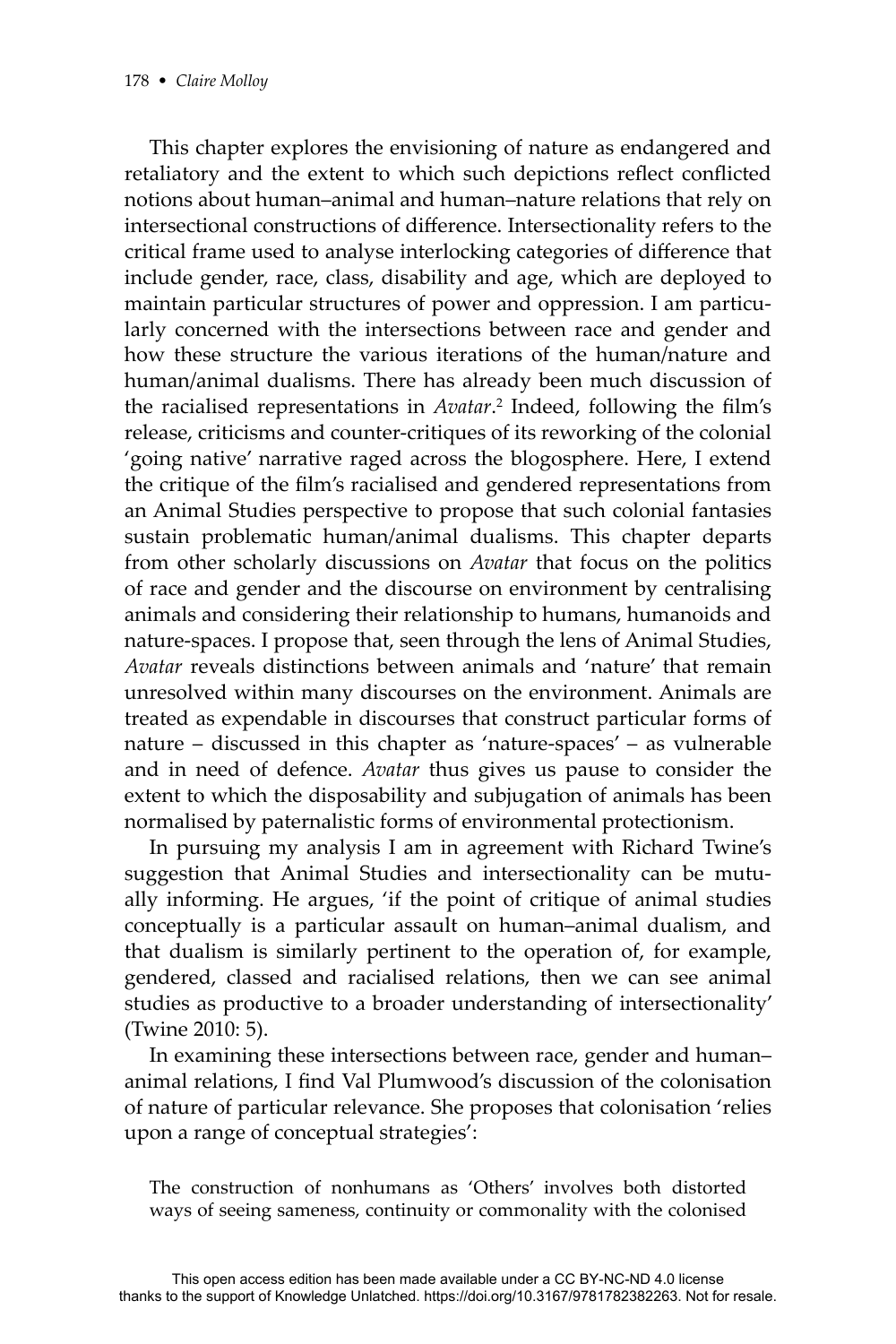'Other', and distorted ways of seeing their difference or independence ... The excluded group is conceived, instead, in the reductionist terms established by mind/body or reason/nature dualism: 'mere' bodies, which can thus be servants, slaves, tools or instruments for human needs and projects. (Plumwood 2003: 53)

It is the range of conceptual strategies that construct nature as 'colonisable' which interests me, and I propose that *Avatar* depicts a doubling of the colonisation of nature. In the first place there is the corporate destruction of the Pandoran forest and the homes of the indigenous population in search of a valuable mineral. Secondly, there is the colonisation of 'native' bodies and animal bodies. The construction of difference and similitude is central to the colonisation of nature and, in the film, Cartesian dualism and hegemonic masculinities organise continuities between human, technology, native and animal. In *Avatar*, othered bodies are controlled by human(oid) minds: the human corporate security forces wear Amplified Mobility Platform (AMP) suits, outer machine bodies which enhance strength, mobility and fighting ability; Jake transfers his 'mind' into the hyper-muscular primitive avatar body, a genetically engineered hybrid Na'vi body; and both Jake and the Na'vi have a biological mechanism by which they are able to control certain animal bodies with their minds. Thus, the AMP suits, the Na'vi and animals are reduced to bodies which can be conquered and controlled either by technological means (transferring the rational human mind into a Na'vi body), by spiritual means (rebirth into a Na'vi body but retaining the rational mind of a white western male) or by biological means (connecting and controlling the animal body with the human(oid) mind). My intention in this chapter is to examine how fantasies of colonisation sustain, and even promote as environmentally sensitive, the subjugation of animals through the intersections of gender and race.

I begin with a short discussion of the changing depictions of nature and animals in mainstream films and how these relate to wider discourses on the environment. From here I move on to examine the range of meanings attributed to different nature-spaces, where I am especially interested in the connotations of jungle and rainforest. The chapter then explores how conceptions of nature-spaces intersect with gender and race and I relate these to the 'going native' narrative. This provides the context for a discussion of animals and how intersecting forms of difference are used as a rationale for their domination, and as a means to differentiate them from a nature that is morally considerable and in need of protection. I argue that this particular structure allows animals to function as the obstacles of masculine contest, which are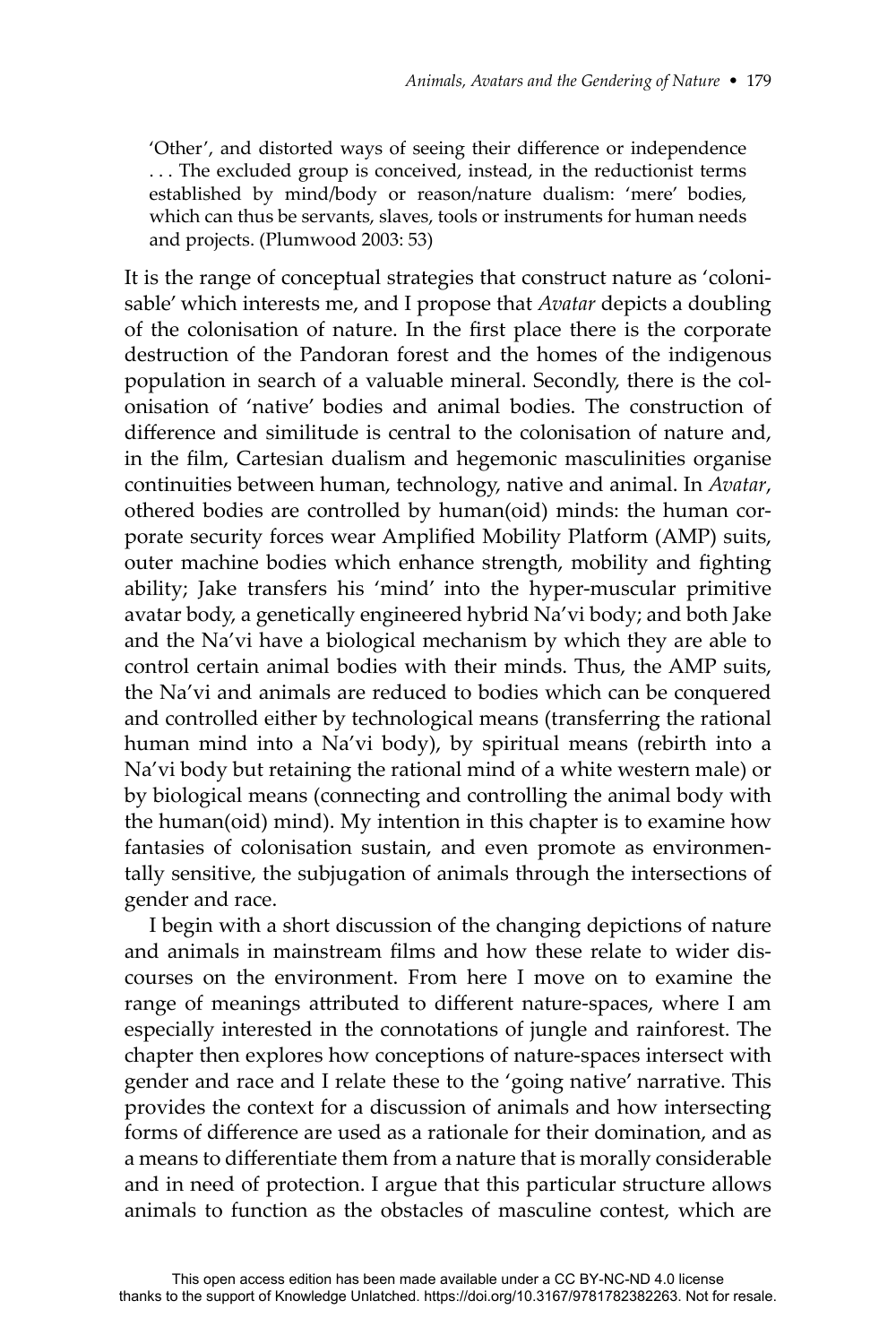then controlled and dominated through the deployment of Cartesian dualisms that subordinate bodies to a hegemonic conceptualisation of the white rational masculine mind.

Maurice Yacowar finds a distinct type of film within the disaster genre that deals with nature as a destructive force. Within this group he identifies three types of 'natural attack': animal attack, attack by the elements and attack by atomic mutation (Yacowar 2003: 277–78). All three types, Yacowar argues, dramatise 'people's helplessness against the forces of nature'; and he notes that, 'animal-attack films provide a frightening reversal of the chain of being, attributing will, mind, and collective power to creatures usually considered to be safely without these qualities' (ibid.: 278). Eco-films certainly overlap with the natural attack type of film and indeed many fit into the disaster genre Yacowar identifies. A case in point is the revenge-of-nature cycle of horror films that emerged in the 1970s. Animal attack imagery was central to films such as *Night of the Lepus* (1972), *Frogs* (1972), *Prophecy* (1979), *Empire of the Ants* (1977), *Day of the Animals* (1977) and *Alligator* (1980), all of which reflected anxieties about some aspect of environmental destruction and pollution, issues that had been brought to the public attention by a burgeoning environmental movement. The films drew on concerns that, during the 1970s, moved onto the mainstream political agenda. At the beginning of the decade Richard Nixon's federal reorganisation plan called for an independent pollution control agency which led to the establishment of the Environmental Protection Agency (EPA). The EPA focused primarily on air and water pollution issues (Vaughn 2011: 62–63) and revenge-of-nature films reflected the same concerns and envisioned monstrous animals, the outcomes of illicit experimentation and environmental pollution, taking revenge against their corrupt human makers, usually scientists or the heads of irresponsible corporations. Nature, in animal form, was embodied, unrelenting and vicious.

A tendency to depict nature as a hostile jungle landscape emerged as the momentum of the environmental movement slowed towards the end of the 1970s and concerns over the costs to industry of compliance with EPA standards began to grow. There was a backlash against environmentalism in the 1980s, supported by the conservative policies of the Reagan administration, and throughout the decade environmentalism was displaced from mainstream political agendas as environmental enforcement was reduced in favour of industrial expansion. During this time a cycle of films about the Vietnam war (*First Blood* [1982], *Platoon* [1986], *Full Metal Jacket* [1987]) as well as action and horror films (*Cannibal Holocaust*[1980], *Raiders of the Lost Ark* [1981], *Predator* [1987]) incorporated various depictions of jungle, forest and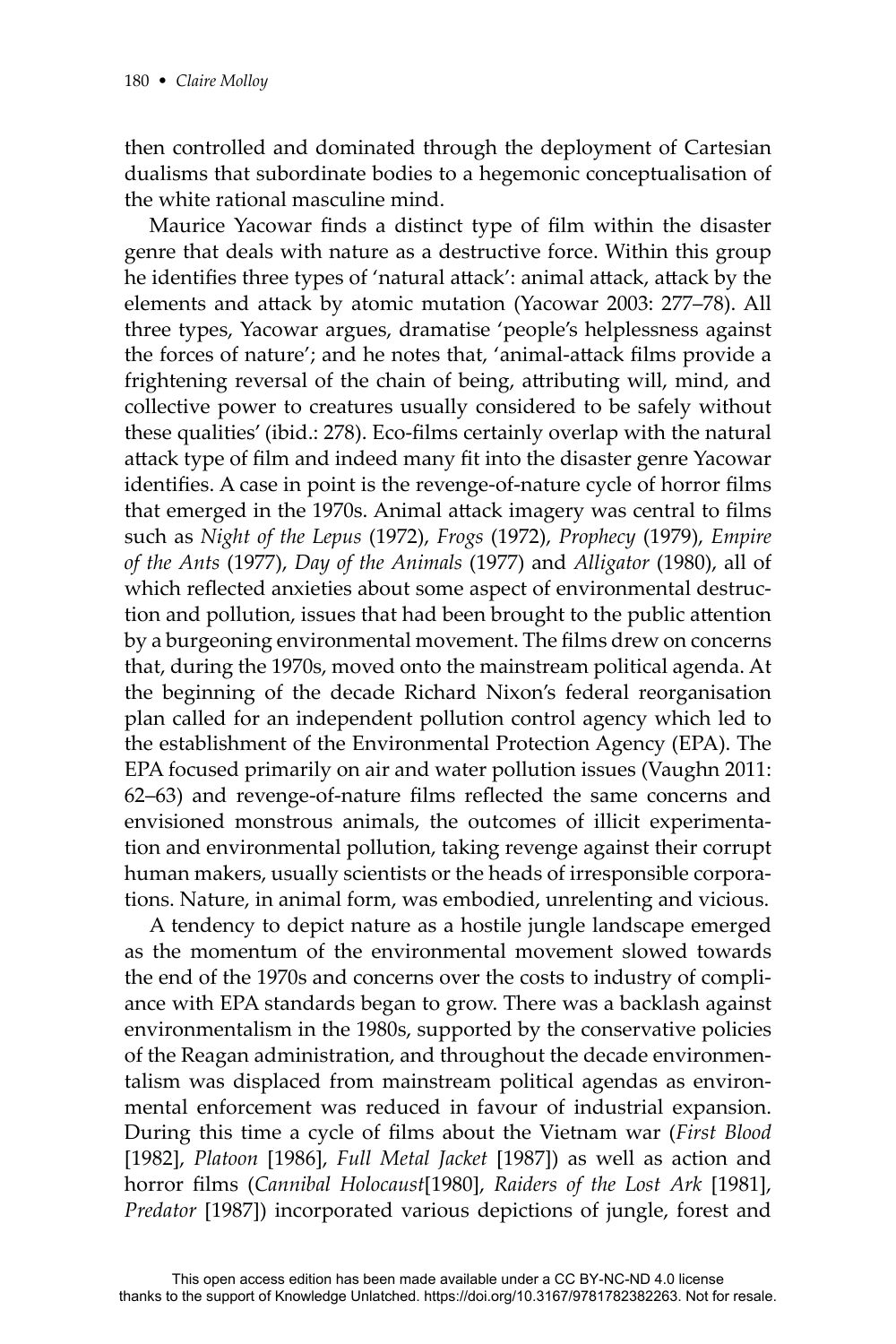wilderness as hostile, brutal and alien landscapes onto which anxieties about masculinity could be projected, explored and played out.

The hostile jungle trope was revised in favour of vulnerable rainforest in environmentally themed narratives during the early 1990s, a move which followed the founding of the Rainforest Foundation and the formation of the Environmental Media Association in 1989, and the 1992 United Nations summit in Rio. A renewed political emphasis on the environment in the early 1990s was accompanied by a cycle of eco-films that spanned genres and reworked the trope of nature fighting back against environmental threats and in defence of ecological balance. Films from this post-1990 cycle, such as *FernGully: The Last Rainforest* (1992), *The Day After Tomorrow* (2004), *Happy Feet* (2006) and *Furry Vengeance* (2010) depict nature as timeless and actively working to maintain a harmonious balance. In each case the narrative suggests that a particular equilibrium is desired by nature but the ecological stasis is disrupted by humans. The task of correcting the balance then falls to nature, the moral propriety of its actions being organised by or invoking some essence of Aldo Leopold's assertion that: 'A thing is right when it tends to preserve the integrity, stability, and beauty of the biotic community. It is wrong when it tends otherwise' (Leopold cited in Callicott 2004: 305). An idealised version of harmony and balance drives the narratives forward, and suggests that nature becomes an active agent when called upon to address human wrongs. In *The Day After Tomorrow*, for instance, this dynamism is imagined in the rather bizarre depiction of an instant ice age which manifests first as extreme weather in the form of hail storms, tsunamis, blizzards and tornados and which, as the film continues, compresses the effects of climate change into a period that spans weeks rather than decades. New York becomes a perilous environment which has been flooded and then frozen under enormous snow drifts. Wolves who have escaped from the zoo prowl the polar-like landscape and attack the small group of human survivors; an embodied reminder of nature's ferocity in the face of ecological catastrophe.

In *Furry Vengeance*, the response to ecological threat and environmental destruction also takes the form of animal attacks on humans, albeit for comedic value in this case. Nature is depicted as organised; a form of collective intelligence which, during battles in defence of ecological harmony, can set aside species difference. Foxes, racoons, turkeys, bears and skunks band together to fight against the impending destruction of the Rocky Springs woodland, mobilised as an organised force against a human enemy. Other films in the post-1990 cycle, such as *Ice Age: The Meltdown* (2006), *Evan Almighty* (2007), *Battle For Terra* (2007), *The*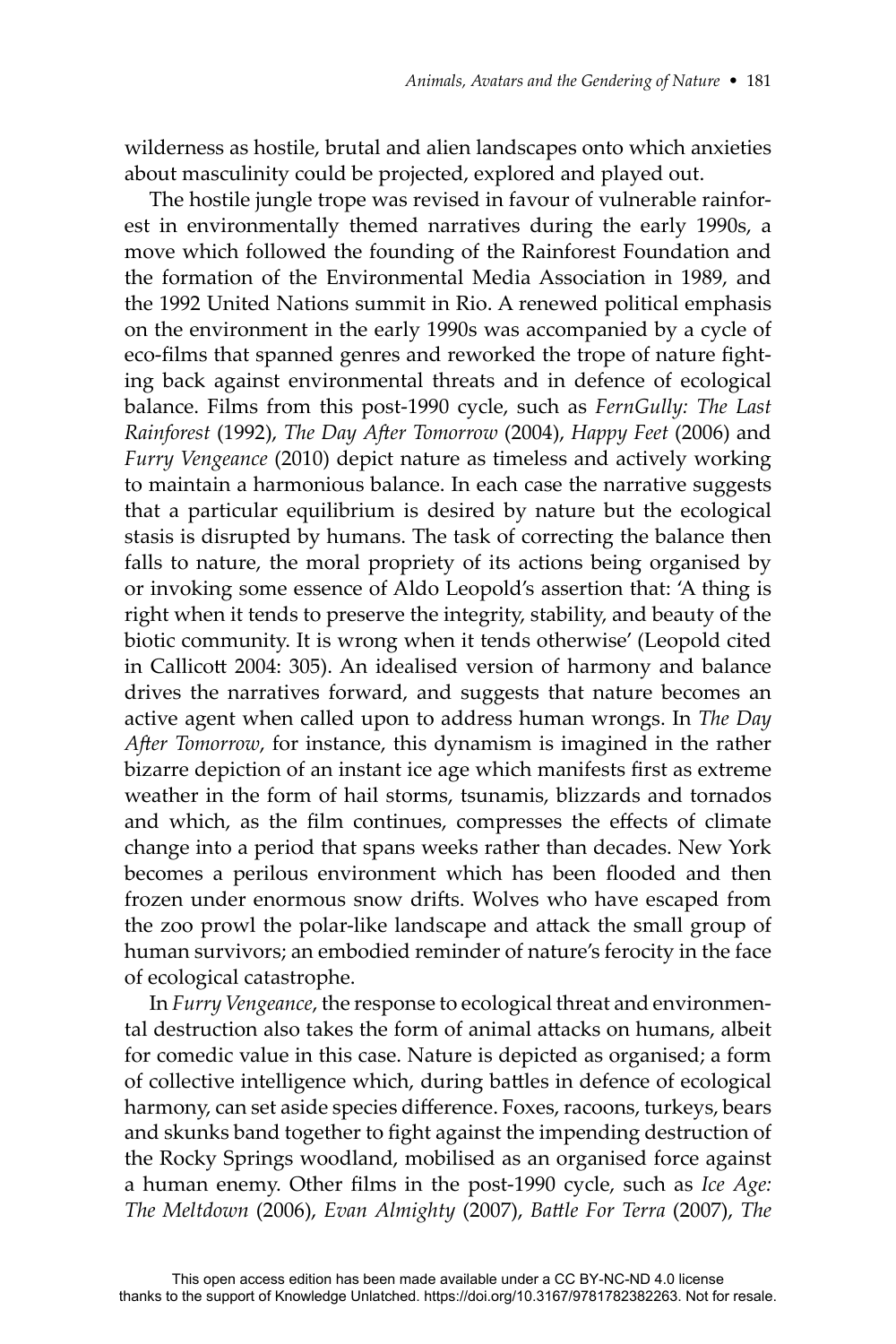*Day The Earth Stood Still* (2008), *Wall-E* (2008) and *2012* (2009), counter environmental threats with the promise of salvation through reworkings of the biblical ark trope. *Avatar*, which is, in box office terms, the most successful eco-film in the cycle, melds together these themes of environmental defence, ecological balance and salvation with spiritual rebirth. At the same time, the film reveals a range of cultural meanings assigned to nature-spaces such as jungles, wilderness and forests that operate across a continuum from hostile terrain to places of vulnerability and endangerment. I use the term nature-spaces here to highlight the extent to which jungle and forest – and we can add wilderness to this – are, at the same time, objects of discourse with differing symbolic resonances and physical places that are acted in and upon. Nature is broadly considered to be the antithesis of human production (Smith 1984). Conceptualised in this way, it is something that cannot be created but can be used, experienced, exploited or protected. Nature-spaces are, however, the products of human activity in the sense that they are both the imagined spaces of cultural narratives (filmic, literary and so on) as well as being physically bounded geographical places which are identified, classified and named. 'Jungle', 'wilderness' and 'rainforest' can therefore carry markedly distinct connotations, which imply different human uses, relations and types of intervention. For example, Nelson and Callicott argue that 'the jungle idea connotes disorder and danger, a place in need of discipline by machete, chainsaw, and bulldozer; the rain forest idea connotes complexity, balance, and harmony, a place in need of nothing but wonder and protection' (2008: 4). David Ingram proposes that the term 'rainforest' 'implies a greater openness to human uses than is possible in a wilderness. "Rain forest" also implies vulnerability and, in contrast to the desire to leave wilderness alone a "perceived need for active intervention" in order to save it from destruction' (Ingram 2008: 57). For Nelson and Callicott 'wilderness' is a far more complex idea than 'jungle' in that it, 'connotes many different and sometimes contradictory things to many people' (Nelson and Callicott 2008: 4). Wilderness, they suggest, may be, among many other things, a place for quiet, even reverential, solitude; the habitat of fierce predators; or, a place for challenging recreational activities (ibid.). What Nelson, Callicott and Ingram agree on is that jungle, wilderness and forest carry multiple, even conflicting, meanings. Moreover, these are historically-situated and culturally-specific and intrinsically bound to the propriety of human activities.

In the *Avatar* screenplay 'jungle', 'rainforest' and 'forest' are each used to describe the same setting, the home of the Na'vi Omaticaya clan and where much of the film takes place.<sup>3</sup> How it is named in the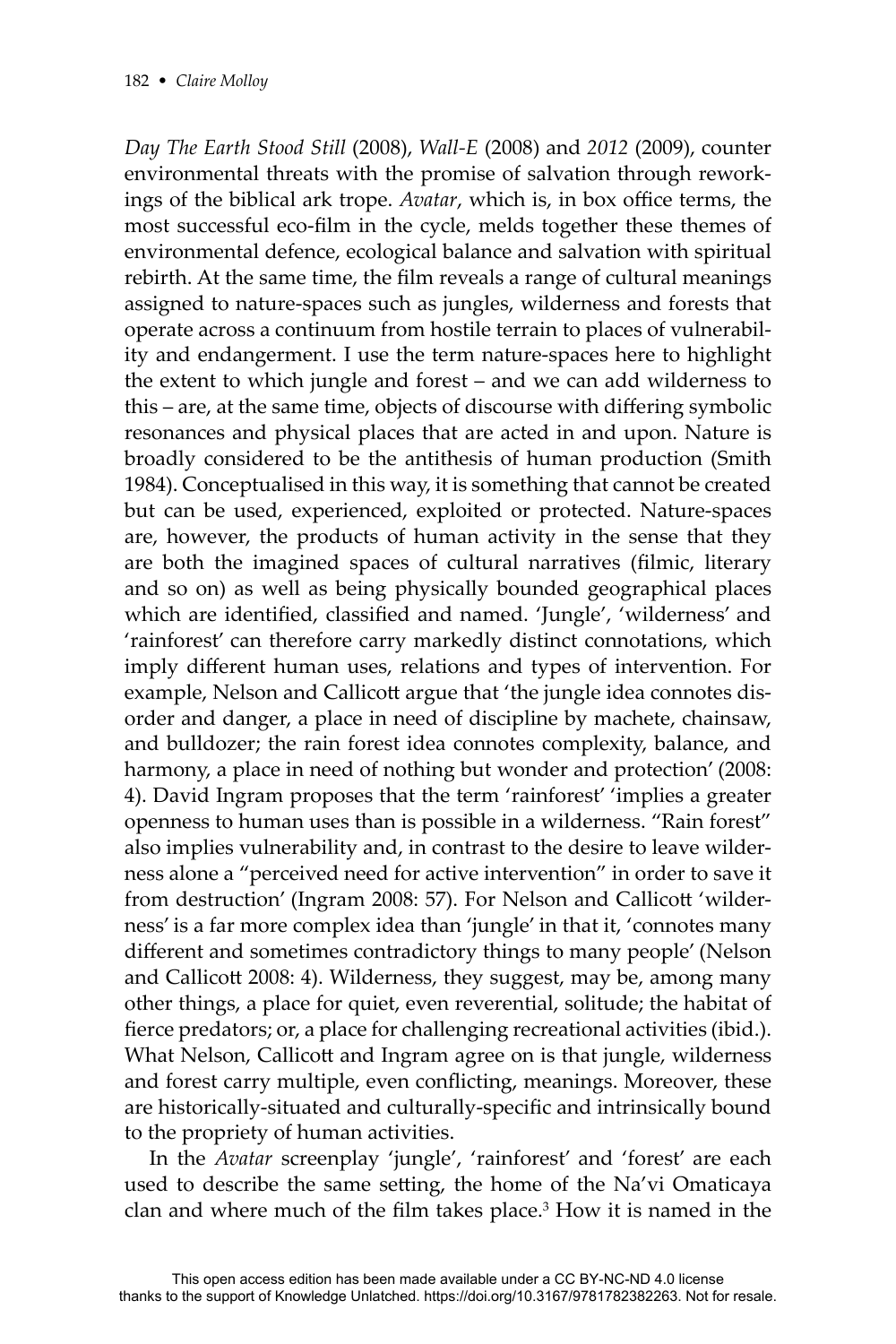screenplay is, however, less important than the way it is coded as a particular type of nature-space onscreen. When Jake becomes lost in the Pandoran jungle he is attacked by a pack of 'viperwolves' – sixlimbed Pandoran animals. The environment is depicted as dark and threatening, the space is populated by the viperwolves, which take up the familiar role of an embodied hostile nature. Jake is saved by a female member of the Omaticaya clan, a Na'vi humanoid named Neytiri who kills three of the wolves and forces the rest to retreat. She admonishes Jake for behaving 'like a baby', being stupid and 'ignorant like a child' in the forest; her assessment of his actions explicitly inscribing gendered difference onto their relationship from the beginning. She is to become the 'mother' and teacher of the 'Jake-child' who will inevitably surpass her abilities in order for him to find his fully matured masculine identity and assume the role of leader of the 'natives'. It is also at this point in the film that the setting shifts from being the hostile place to a glittering landscape – described as 'phantasmagorical' in the film's script – which is illuminated by bioluminescence; the blue, green or violet light emitted by some Pandoran organisms. As Jake is about to embark on the rediscovery of hegemonic masculine identity, the nature-space acquires a new set of meanings. It is transformed from an alien jungle into a vulnerable rainforest and Jake's later interactions with the forest, particularly the Tree of Voices and the Tree of Souls, are marked out by the luminous, ethereal, glow that the flora emit; a visual reinforcement of the spiritual connection that the Na'vi have with the Pandoran trees. In this way, when the rainforest nature-space (which is feminised as Eywa) is threatened with destruction, the trees have been constructed by the narration as morally considerable and therefore the human corporate activities that involve any measure of damage against them are immediately configured as indefensible.

The principles that organise the moral structure of *Avatar* place Na'vi and human practices in opposition, with the unsustainable economics of capitalism, corporate greed and advanced technologies positioned against a hunter–gather community system that operates in harmony with nature and through small social groups. At the most fundamental level these principles function to separate the Na'vi humanoids from humans, the former living in harmony with their environment while the latter exploit nature through the use of industrial technologies. Indeed, *Avatar* relies to a large extent upon associations between preindustrial peoples and their perceived harmonious relationships with the environment. The narrative makes it clear that the Na'vi knowledge of the forest and their interconnectedness with the environment attenuates the threat of the jungle that is experienced by the humans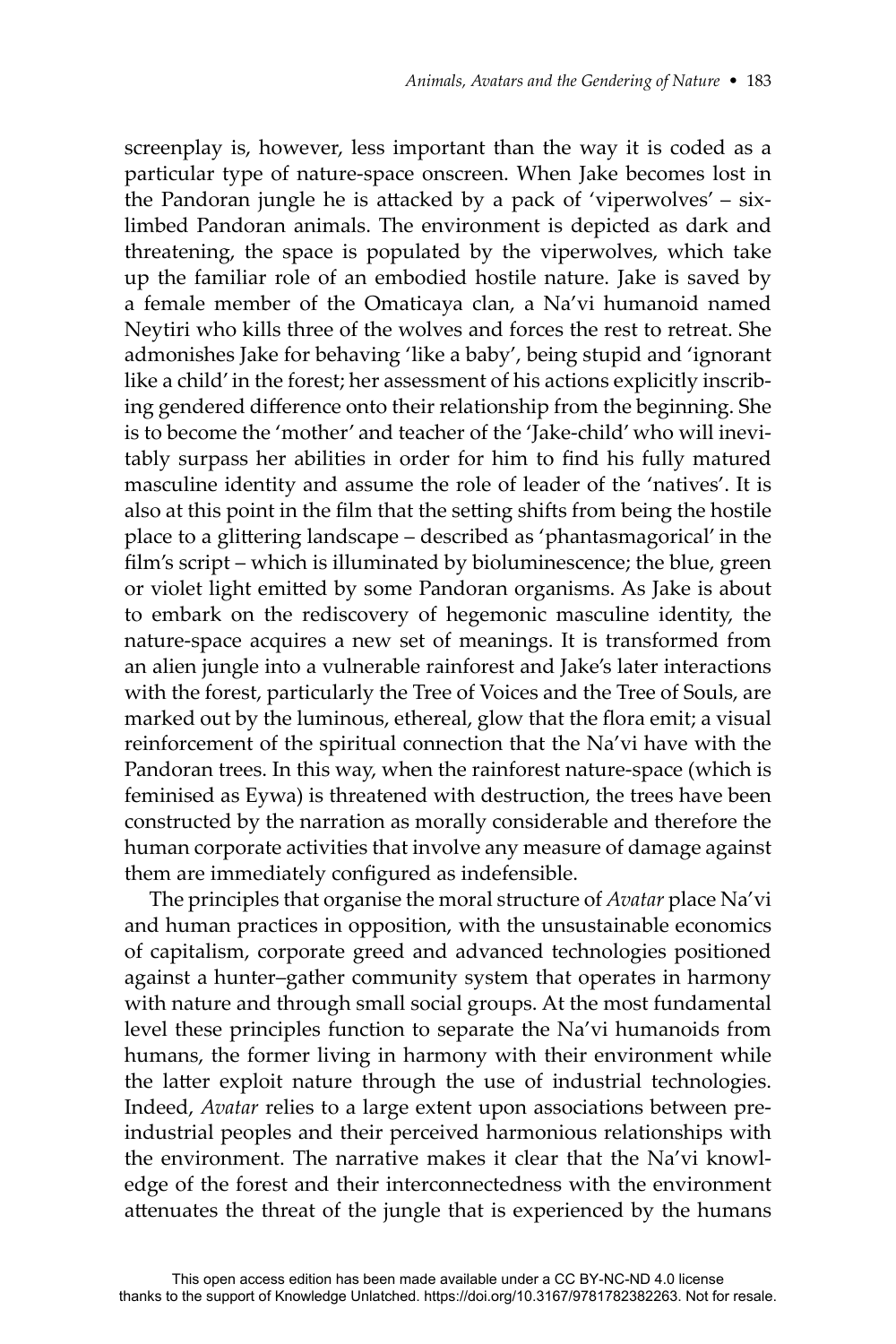who, in direct contrast, are separated from nature. For this reason, the nature-space plays a crucial role in the narrative, transforming from a jungle to a rainforest in need of protection, which in turn provides the setting against which Jake Sully's transformation from ignorant human to ecologically sensitive 'native' can take place. However, this transformation privileges colonial ideas of white Western rationality in that it retells the story of 'natives in need' of a white, male leader, which in turn sustains a myth of hegemonic masculinity. Jake becomes the saviour of the Omaticaya clan, and his spiritual and successful physical rebirth contrast with the failed attempt to transfer Grace's consciousness permanently into her avatar body. In this regard Grace is the experimental body and the expendable female character whose role as the scientist with specialist knowledge of Na'vi people is, similarly to that of Neytiri, superseded by Jake's ability to lead the clan as a warrior.<sup>4</sup> Thus, the transformation of Jake can be better described as a retrieval of an idealised version of masculinity, which requires that women are dispensable bodies, and animals and natives are reduced to irrational, unstable bodies that can be conquered and controlled in ways that mesh Cartesian dualism with colonialism.

In *Avatar*, the film's construction of nature-spaces and their meanings intersects with issues of gender and race, firstly because nature is conceived of as a feminised deity and secondly because the story is a variation on the narrative of the white Western male 'going native'. With regard to this latter point, *Avatar* has been referred to as '*Dances with Wolves* in space' (Boucher 2009) and, in interviews, director James Cameron acknowledges the validity of the comparison. He also points out other key influences which include the work of Edgar Rice Burroughs, Rudyard Kipling and Joseph Conrad, explaining: 'I just gathered all this stuff in and you look at it through the lens of science fiction and it comes out looking very different but is still recognisable in a universal story way. It's almost comfortable for the audience – "I know what kind of tale this is"' (Cameron quoted in Boucher 2009). From a postcolonial perspective it is perhaps more troubling than comforting to see another reworking of the white Western male 'going native' narrative and even more problematic to assume that this is a 'universal story'.

*Avatar* follows in the tradition of colonial stories of the adventure hero in a jungle landscape, which Sara Mills notes has been one of the backdrops against which 'the idealised and stereotypical form of colonial masculinity found within adventure novels and travel narratives was constructed' (2005: 58). She proposes, '[f]or the adventure hero it was essential to view the land as a series of challenges', wherein the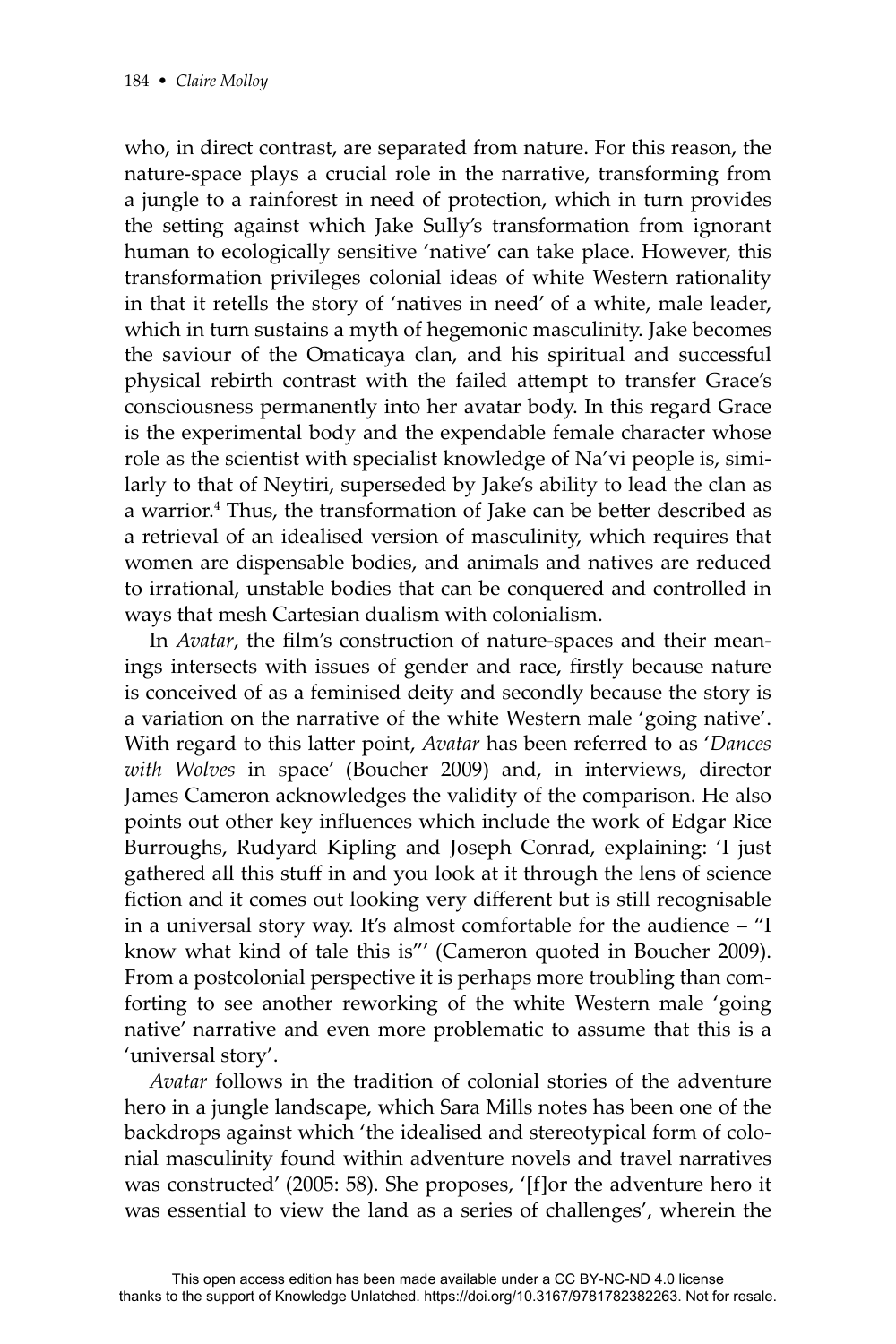landscape is established as a backdrop 'in the working out of a selfidentity' (ibid.: 56). Writing on the subject of colonial narratives Richard Dyer has observed that, '[t]he difficulty of the terrain, its unfamiliarity and its dangers (savage beasts, precipitous mountain passes, tumultuous rivers, thick jungle) provide the opportunity for the exercise of the white spirit, indomitable, organised' (Dyer 2002: 267). Being constructed as places outside of language and culture, jungles have connoted primitiveness, brutality and disorder in contest with white rational masculinity. In Conrad's ([1899] 2007) *Heart of Darkness*, for instance, the darkness of the jungle symbolises savagery, primitive power and 'the destabilisation of masculinity' (Kestner 2010: 111). The jungle is the 'othered' environment in Francis Ford Coppola's *Apocalypse Now* (1979), an adaptation of Conrad's story, and in the 1987 film *Predator*  (1987) an alien uses active camouflage to become part of the jungle and then attacks, kills and skins members of an Army Special Forces unit. The jungle has thus been repeatedly called upon to signify an alien nature-space in which men must fight for survival. Christine Cornea notes that in both *Apocalypse Now* and *Predator,* the jungle provides an environment which is governed by 'the rules of nature', and where white masculinity can recover the fantasy of the 'noble savage' and a sense of primitive authenticity (Cornea 2007: 184). Similarly, in *Tarzan* and the many screen adaptations of Burroughs' stories that Cameron claims influenced *Avatar*, the jungle plays a key role as both metaphoric parent and educator of white masculinity. As Gail Bederman proposes, 'Tarzan's perfect masculinity stems from two factors – his white racial supremacy, inherited from his civilised Anglo-Saxon parents, and his savage jungle childhood with the primitive apes' (Bederman 1996: 221). Jungle settings have thus functioned as important landscapes for the rediscovery of an idealised masculinity that has been lost or softened by civilisation, and the 'going native' narrative 'provides a fantasy of freedom' and imagery of the primitive Other which 'articulates the nostalgic impulses of capitalist society' for an alternative way of life (Huhndorf 2001: 104).

However, in *Avatar* the nature-space does not remain a hostile force and its protection becomes a key motivation for Jake to lead the Na'vi into a battle with the corporate security forces. As the jungle gives way to the connotations of the rainforest, so the propriety of human(oid) actions are measured against the meanings that are assigned to those particular nature-spaces – vulnerability, balance, harmony and so forth – and the challenges to masculinity, which are usually provided by the landscape in colonial stories, must be found elsewhere. Instead, animals are presented as a series of obstacles in *Avatar*, which must be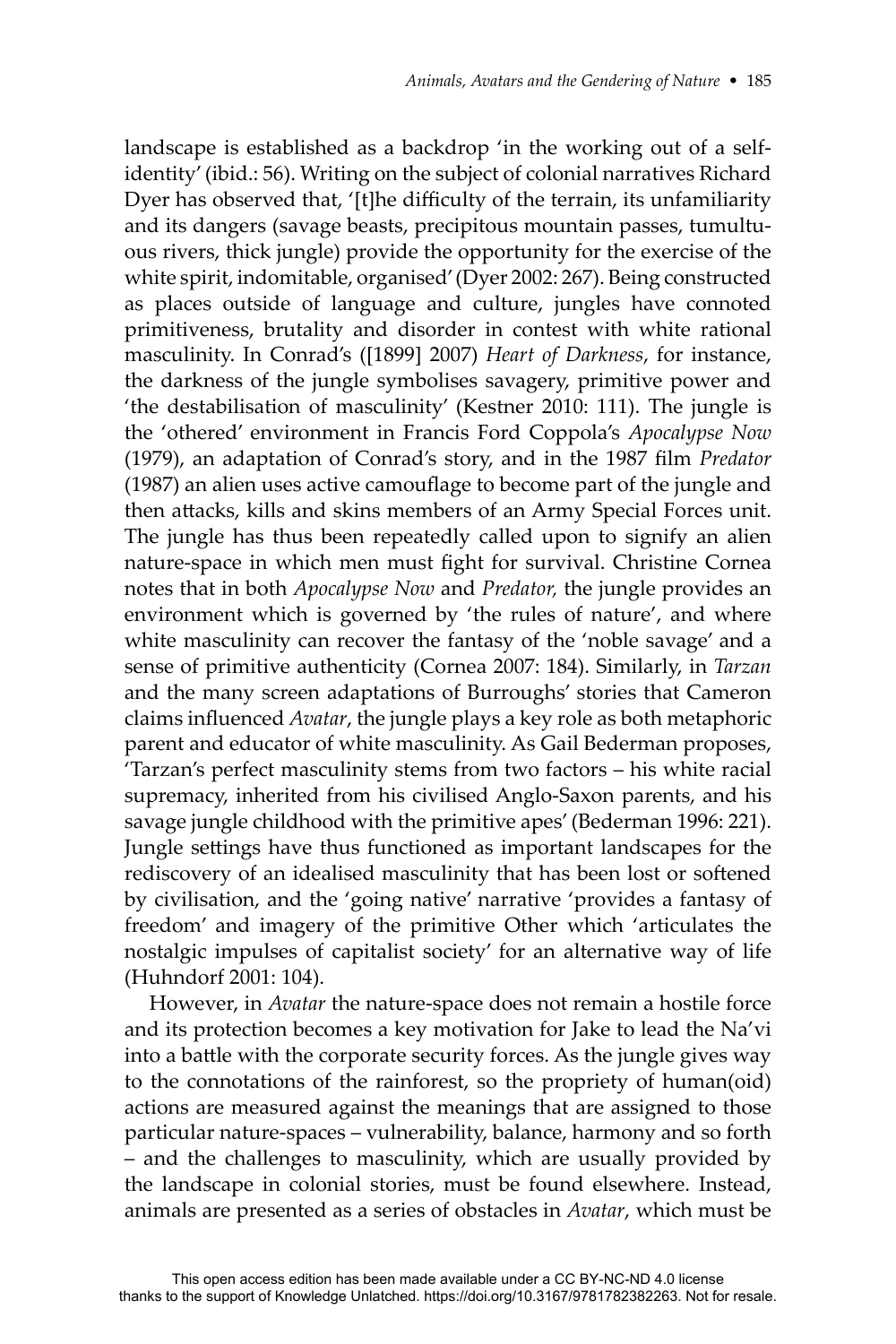overcome through physical domination, rational control and killing. In this way animals are separated from a nature which is morally considerable in the sense that the nature-space becomes feminised and is thus constructed as in need of protection, while the Pandoran animals are depicted otherwise.

In *Avatar* the main antagonist in the film, Colonel Miles Quaritch, gives voice to the colonialist logic that has typically constructed the jungle and its inhabitants in adversarial terms, conflating the terrain, the animals and indigenous peoples and describing them as threatening, treacherous and alien.<sup>5</sup> At one point Quaritch warns Jake Sully, the main protagonist, 'You get soft, Pandora will shit you out with zero warning'. During the briefing for new arrivals on the planet, Head of Security, Quaritch, tells the assembled group:

You are not in Kansas anymore. You are on Pandora ladies and gentleman. Respect that fact every second of every day. If there is a hell you might want to go there for some R&R after a tour on Pandora. Out there beyond that fence, every living thing that crawls, flies or squats in the mud wants to kill you and eat your eyes for Jujubes.

Later, Quaritch admits to Jake that he was attacked during his first day on Pandora. The scarring on Quaritch's head and face suggests that he was mauled by a clawed animal but the actual cause of his disfigurement is never revealed. Refusing reconstructive surgery Quaritch tells Jake, 'I kind of like it. It reminds me every day what's waiting out there'.

Jake, in his avatar body, accompanies Dr Grace Augustine, an exobiologist, on an exploratory assignment into the Pandoran forests. The first imagery of the Pandoran landscape is seen from a high angle as the tilt-rotor aircraft carrying Jake, Augustine and the xenoanthropologist Norm Spellman, swoops over immense waterfalls and the expansive forest canopy. The forest teems with insects and animals, none of which pose any threat to the group until Jake is confronted with the territorial display of a hammerhead 'titanothere', a creature which resembles a massive rhinoceros with six legs. The titanothere retreats in the face of the greater threat posed by a 'thanator', another hexapedal animal, this time bearing remarkable similarity to a panther although the creature is far larger, armoured, and has massive distensible jaws. A chase ensues and Jake's only escape route leads him off the edge of a cliff and into a river. Later Jake is attacked by viperwolves but then rescued by Neytiri.

Jake's passage from human to Na'vi is marked by his interactions with animals. The initial state of humanness and ignorance is signified by his being responsible for the death of the viperwolves, and his first task en route to becoming Na'vi is to ride a 'direhorse', a Clydesdale-like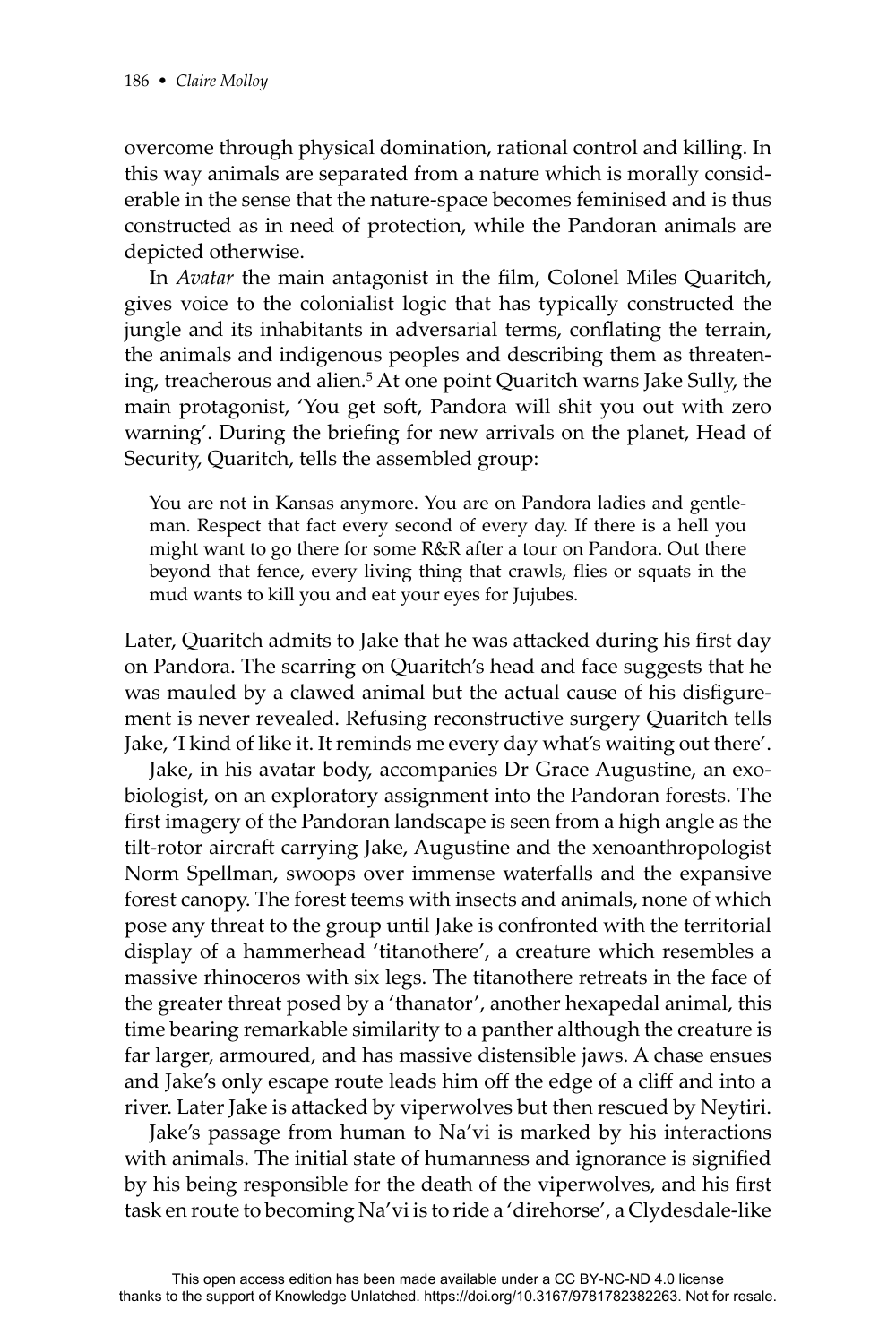creature. Jake must use his 'queue', a long hair-like braid with tendrils at the end that can be connected to various flora and fauna of the planet creating a neural link that allows the Na'vi to bond with other biological forms. By connecting his queue to the direhorse Jake is able to assume control and direct the horse's movements. The next milestone in Jake's training is reached when he achieves a clean kill, moving him closer toward the status of fully fledged Na'vi hunter. After killing a deer, Jake must then catch and connect with an 'ikran', a large Pandoran bird. The process by which the connection between Na'vi and ikran takes place is suggested by the narration to approximate the breaking of a horse, and once connected the ikran is under Jake's complete control giving him the means to fly. In the same way that previous colonial narratives assert the superiority of the white male, Jake later proves his authority over the indigenous Na'vi by capturing and breaking a 'toruk', a creature similar to a pterodactyl and the most ferocious animal on Pandora. It is this final animal act that secures Jake's position as leader of the Na'vi, from where he takes them into battle against the humans and in defence of the Pandoran biosphere.

Each of the animals Jake encounters is either a threat (viperwolves, titanothere) or subject to domination achieved by connecting and controlling with the human mind (dire-horse, ikran and toruk). Indeed, it is Jake's ability to tame the most fearsome of all the Pandoran animals (the toruk) that illustrates his superior powers of control over animal bodies. By controlling the toruk Jake assumes the identity of Toruk Makto, a highly revered position held by only five Na'vi before him, giving him the status required to become the clan's leader. Each of Jake's interactions with animals is coded in contrast to his interactions with Pandoran nature-spaces. Whereas the rainforest glitters with bioluminescence, a feature of the film amplified by the use of 3D technology, each of the scenes in which Jake encounters an animal uses naturalistic lighting.

In contrast to the conflation of spirituality, nature and the feminine with Eywa and the rainforest, animals are referred to in different, although still gendered, terms. For instance, when the titanothere halts his charge Jake says: 'Yeah, that's what I'm talking about bitch. That's right, get your punk ass back to Mommy'. In a later scene Colonel Quaritch also uses gendered language saying, 'Come to Papa' to a 'tamed' thanator before stabbing the animal multiple times. Jake uses the vernacular expression, 'Let's dance', a euphemism that conflates traditional rituals of courtship with aggressive contest, before he 'breaks' the ikran in a scene which has been described in critiques across the blogosphere variously as a depiction of rape, homosexual rape and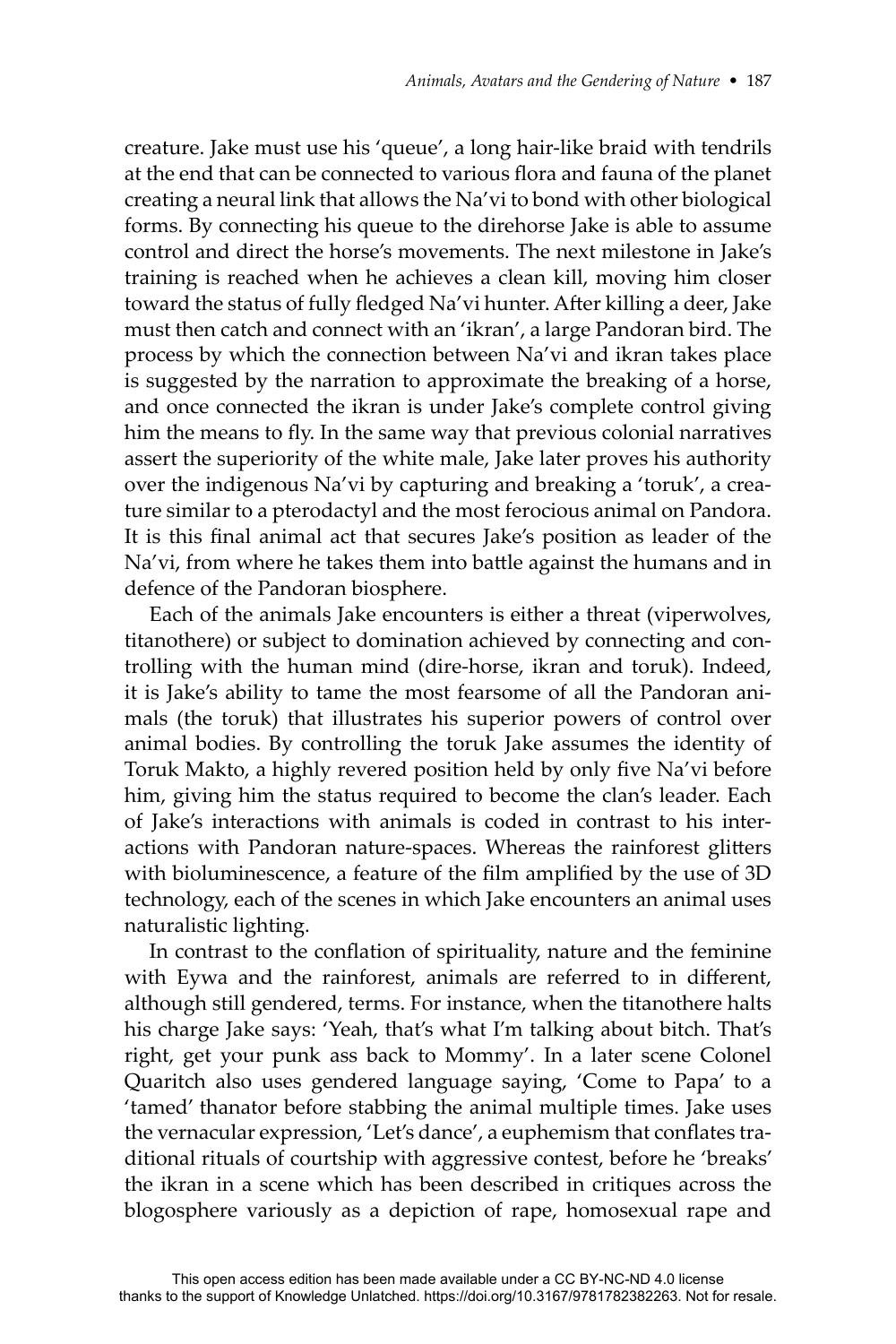bestiality.<sup>6</sup> The violence of the action; the forced 'bonding'; the close-up on the animal's pupil, which dilates massively as Jake forcibly connects himself to the bird; and Jake's comment as the animal lies 'broken' on the ground, 'That's right, you're mine', followed by Jake's first flight on the back of the ikran that he now controls with his mind all work to reinforce, even valorise, the brutal subjugation of animals against their will. Readings of the scene as rape can be explained by referring to an earlier animal encounter when Jake is instructed to ride the direhorse, in this case a 'docile' female. When Jake connects queues with the direhorse, Neytiri tells him to 'feel' the animal, her heartbeat, strong legs and so on. This scene establishes that bonding is a sensual experience, but the boundary between sensual and sexual bonding has the potential to blur. In his *Pandorapedia* James Cameron refers to the queue and bonding in the following way:

When an appropriate mate has been selected (which can take many years), the male and female Na'vi will connect queues to create an emotional bond that lasts a lifetime. The intertwining of queues, called 'Shahaylu', creates a state of unified body consciousness in which both parties access the physical sensations of the other. While not erotic when used for the control of animals, during mating it creates a heightened awareness of the other person. (Cameron 2010)

Thus, bonding is both sexual and controlling. The unifying of consciousnesses also means that bonding allows Jake and the Na'vi to feel the animal's experiences, which must include pain, fear and suffering. Yet, this does not prevent violence towards othered animals. On the contrary, sharing the animal's experience is positioned as a defining feature of human/Na'vi difference. Indeed, the narrative goes so far as to normalise violence towards animals as part of Na'vi customs and, in doing so, appropriates a western fantasy of native–animal relations to maintain the moral legitimacy of such actions.<sup>7</sup>

The connections between Na'vi and animals are quite different to those made with Pandoran trees. Na'vi–animal relations are depicted primarily as being concerned with control, domination and killing. Animals are valued by the Na'vi for their utility, as modes of transport and as food, and for their symbolic value (marking the progress of Na'vi to hunter status). Interconnectedness between Na'vi and trees assumes a different type of relation; it is a spiritual experience and a way to link with their deity Eywa. The trees on Pandora form a neural network, which nonhumanoid animals cannot connect to but which give the Na'vi a link to their dead ancestors who are 'with Eywa'. When Jake attaches to this network and asks Eywa to assist in the battle with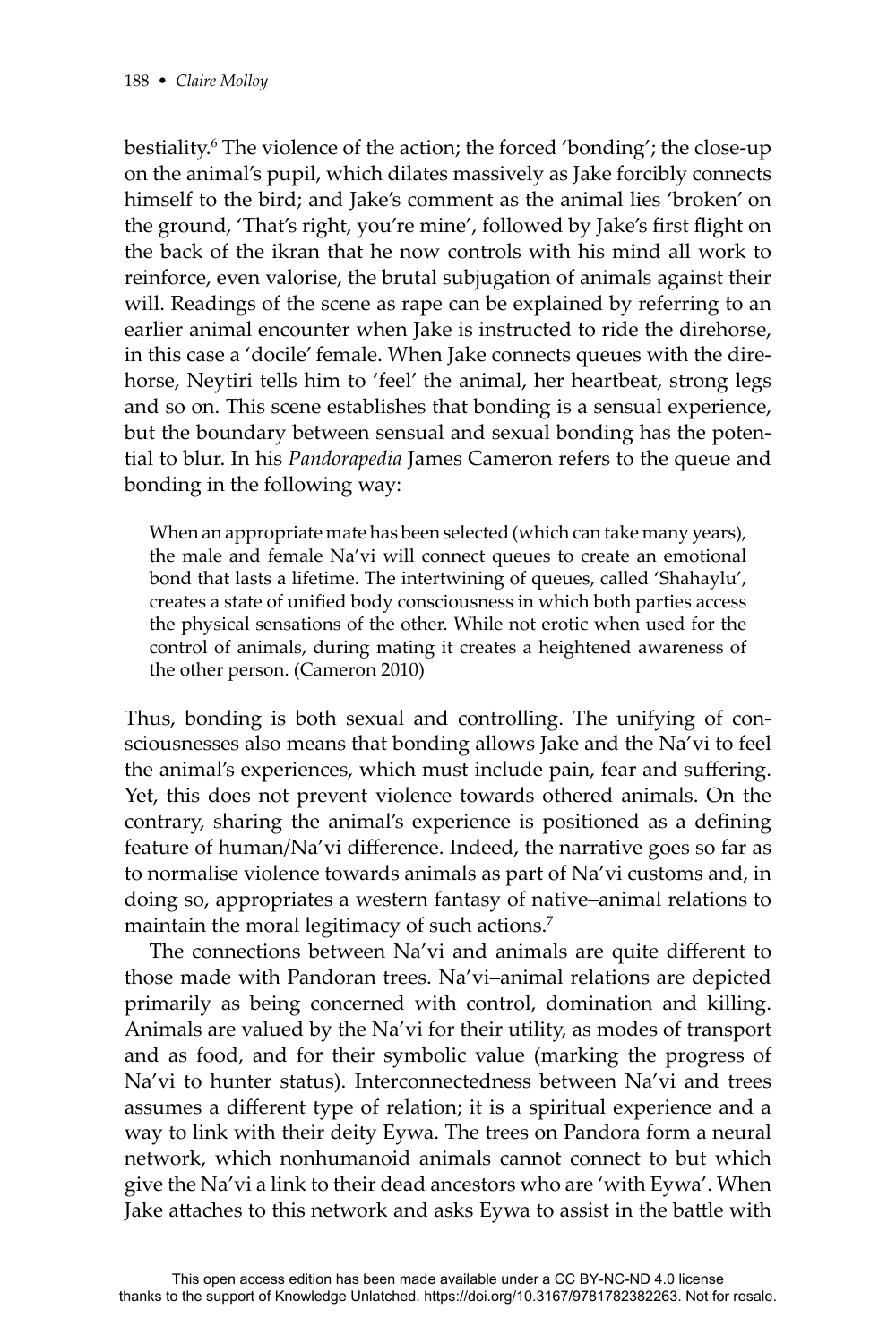the humans, she responds by sending the animals to fight alongside the Na'vi. During the battle, hunter and hunted, predator and prey, are united in their defence of the ecosystem against the human corporate power. In *Avatar* nature is thus organised as an active dynamic force that favours ecological balance and harmony and emphasises interrelatedness, although this is imagined as existing between the indigenous peoples and trees and through a networked system that excludes animals.

The film's foregrounding of the interconnectedness of Pandoran life suggests that preindustrial human–nature relations are more attuned to the maintenance of ecological harmony than the resource-focused and technologically oriented emphasis of mainstream environmentalism. The difference between human notions of value conceptualised in economic and monetary terms, are opposed to the Na'vi concept of value, which depicts life as having worth. In this way, the wasteful and unnecessary killing of the viperwolves, precipitated by Sully's ignorance of the ways of the forest, is contrasted with the 'good kill' of a deer-like creature in the subsistence hunting mode in a later scene. Thus, Neytiri is not concerned with the suffering of the animal but instead with the wastefulness of the killing. Angrily she tells Jake, 'this is sad' and reasons, 'they did not need to die'. Yet this has to be set in context with the rather more instrumental value afforded to animals in the film and reflected in the deaths that are either necessary to Jake's progress towards his goal or, in the case of the final battle scenes, constructed as a visual spectacle. Trees, in contrast, have a different type of value and the most heinous human actions depicted in the film are the destruction of the Omaticaya's Hometree and the security forces' attack on the Tree of Souls, the site of extreme spiritual importance for the Na'vi and their most direct connection to Eywa.

Hometrees are described in Cameron's *Pandorapedia* as similar to redwoods of the Pacific Northwest on Earth.<sup>8</sup> On the symbolic importance of redwood trees, David Ingram writes that the Big Tree was 'a visible sign of the presence of God in nature, and of divine sanction for American national interests . . . The Big Trees thus became an early cause for nature preservationists wishing to preserve them for the access they granted to moral and spiritual enlightenment' (Ingram 2008: 15). Thus, *Avatar* draws on the discourse of rainforest vulnerability, which coalesces with the national and spiritual symbolism afforded to redwood trees to organise their difference from animals.

Marti Kheel has argued that the hegemonic conception of masculine identity has relied on sustaining a belief in the desirability of struggle or conquest and definitions of achievement that require transcending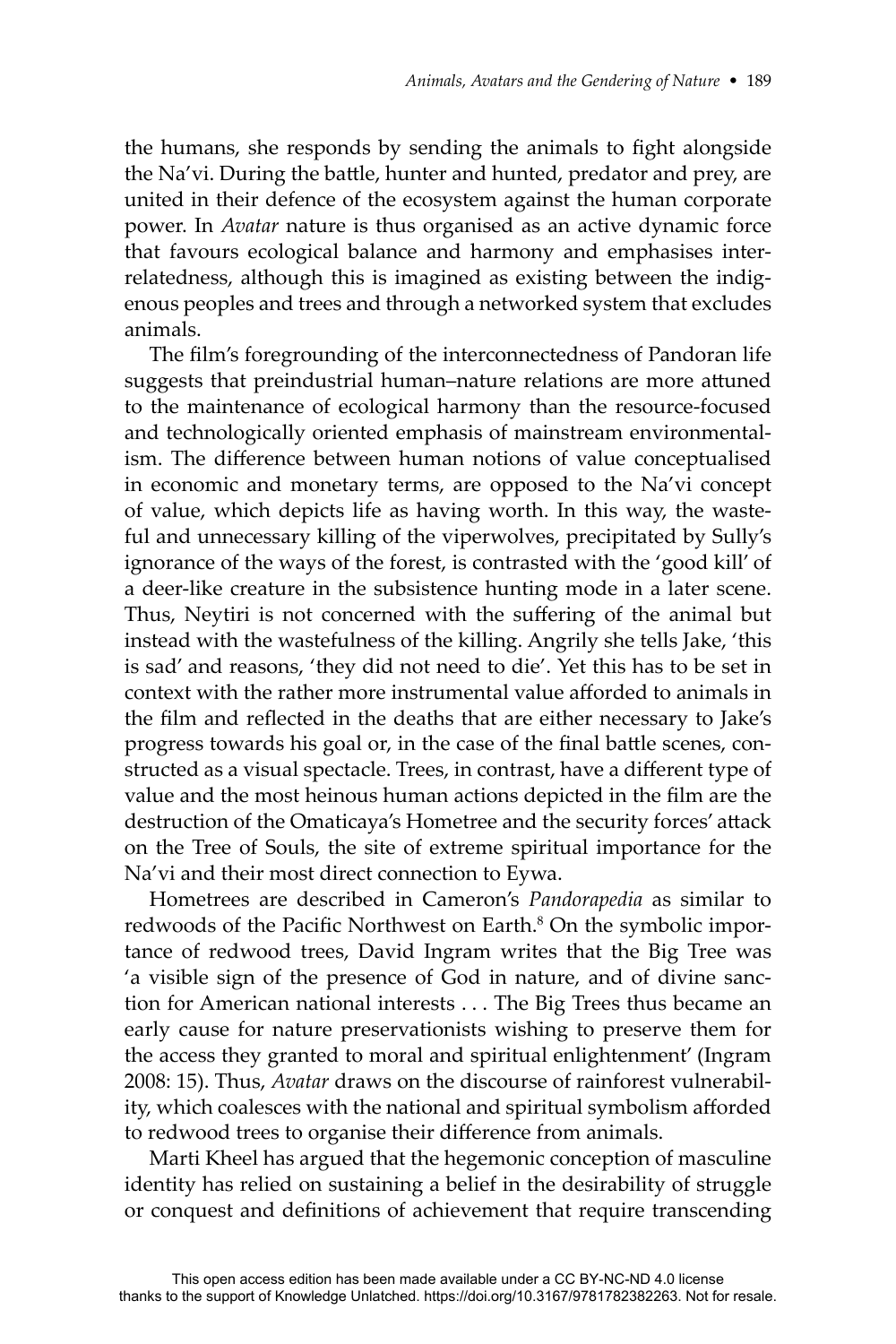the natural world, and that the first two occur through opposition to nature and women (Kheel 2008: 41). The hegemonic ideal, Kheel argues, underpins a particular holist philosophy that expresses moral concern for nature and promotes an ethic of protection, 'proposing human interdependence with nature as well as love and respect for it' (ibid.: 4): an ethic which maps onto the environmental agenda and moral logic of *Avatar*. However, Kheel argues that this conceptualisation of nature has embedded within it masculinist characteristics that are structured by concepts of rationality, universality and autonomy (ibid.: 3). Sustained by a view of nature as a primitive environment in need of protection, animals are used as symbols and psychological props. Kheel argues that 'these attitudes are masculinist in that they subordinate empathy and care for the individual beings to a larger cognitive perspective or "whole"' (ibid.).

*Avatar* provides a holist view of nature that promotes a problematic concept of interconnectedness, wherein the nature-space provides a backdrop for the contest of hegemonic masculinity to be played out and where animals function as obstacles to be defeated, dominated and controlled. In a narrative sense the deity Eywa functions as little more than a donor providing Jake with the extra firepower, in the form of the collective bodies of the Pandoran animals, so that he can succeed in his battle with the corporate security forces. Eywa later becomes the symbolic mother, taking over the role which Neytiri has begun, and rebirths Jake as a fully functioning hegemonic masculine ideal, with all the strength of the native Na'vi but with the rational white Western mind in control of the fantasy of the hyper-muscular primitive body. Gender and race intersect as othered difference, which sustains the mythic role of the white western male as defender of a pristine pure version of nature (the feminised nature-space) and as leader of indigenous people (the irrational native). The destruction of the nature-space by corporate security forces thus provides motivation for the contest which, in the end, cannot escape from the masculinist ideology and ends up pitting two versions of colonisation against one another. In doing so, *Avatar* does succeed in finding its 'universal story'. It retells the countless stories that normalise the control, domination and killing of nonhuman animals.

## **Notes**

1 Apart from the carbon dioxide and hydrogen sulphide-rich atmosphere, which is made breathable for humans by the use of an 'exopack' rebreather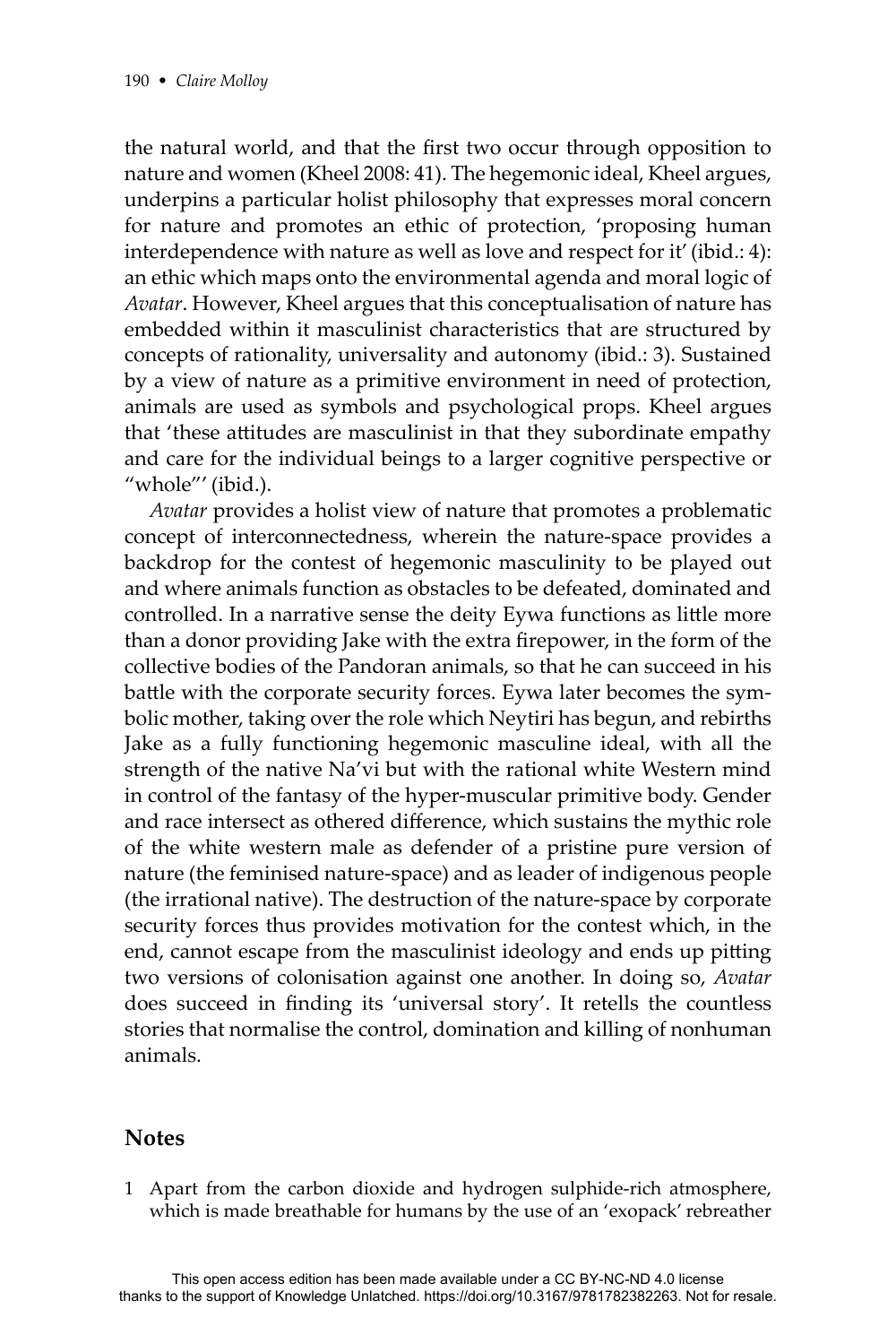– an unobtrusive face mask which filters atmospheric toxins – Pandora's initial hostility is realised in the forms of the various animals that attack the main protagonist, Jake Sully, in early scenes. The planet's flora, on the other hand, is depicted as magnificent, dazzling, unspoiled and far from intimidating.

- 2 There are numerous individual postcolonial analyses of *Avatar* online in addition to study guides that use the film to teach postcolonial theory. For example, see Postcolonial Networks online at [http://postcolonialnetworks.](http://postcolonialnetworks.com/) [com/](http://postcolonialnetworks.com/); http://io9.com/5422666/when-will-white-people-stop-making-movies -like-avatar; http://engl243.wordpress.com/2010/01/28/avatar-and-postco lonial-theory/ and http://www.huffingtonpost.com/jared-gardner/emavata rem-blueface-white\_b\_409522.html (accessed 8 March 2013).
- 3 See *Avatar* screenplay at http://images2.wikia.nocookie.net/\_\_cb201008 26145261/jamescameronsavatar/images/f/f5/JamesCameronAVATAR.pdf (accessed 8 March 2013).
- 4 I would argue that the narrative privileges Jake's fighting capability, battle strategy and physical force over Grace's empathetic understanding of the Na'vi culture, history and customs.
- 5 Of note is the Hollywood cycle of Vietnam war films, which tended to construct the jungle and indigenous peoples as treacherous, alien and enemy. This tendency is drawn on in *Avatar* and there are numerous similarities between Quaritch and the character of Lieutenant Colonel Bill Kilgore in *Apocolypse Now* (1979). Of note, for comparison, is the attack on Home Tree in *Avatar* and the Kilgore beach attack in *Apocolypse Now*.
- 6 See for example: http://challengeoppression.com/2010/02/16/dominationand-rape-in-avatar-this-is-respect-for-animals/ and http://www.examiner. com/freethought-in-national/avatar-is-amazing-and-disturbing (accessed 8 March 2013).
- 7 The domination of animals is also implicitly, if not explicitly depending on your reading of the film, intertwined with sexual pleasure.
- 8 See 'Hometree' entry in Cameron's *Pandorapedia* online at http://www.pan dorapedia.com/navi/hometree/hometree (accessed 19 April 2011).

## **References**

*2012*. 2009. [Film] Directed by Roland Emmerich. Columbia Pictures.

*Alligator*. 1980. [Film] Directed by L. Teague. USA: Alligator Inc.

*Apocolypse Now*. 1979. [Film] Directed by F.F. Coppola. USA: Zoetrope Studios. *Avatar*. 2009. [Film]. Directed by J. Cameron. USA: Twentieth Century Fox Film Corporation, Dune Entertainment, Ingenious Film Partners.

- *Battle For Terr*. 2007. [Film] Directed by A. Tsirbas. USA: MeniThings LLC, Snoot Entertainment.
- Bederman, G. 1996. *Manliness and Civilisation: A Cultural History of Gender and Race in the United States*. London: University of Chicago Press.
- Boucher, G. 2009. 'James Cameron: Yes, "Avatar" is "Dances with Wolves" in space . . . sorta'. *Los Angeles Times*, 14 August. Retrieved 20 April 2011 from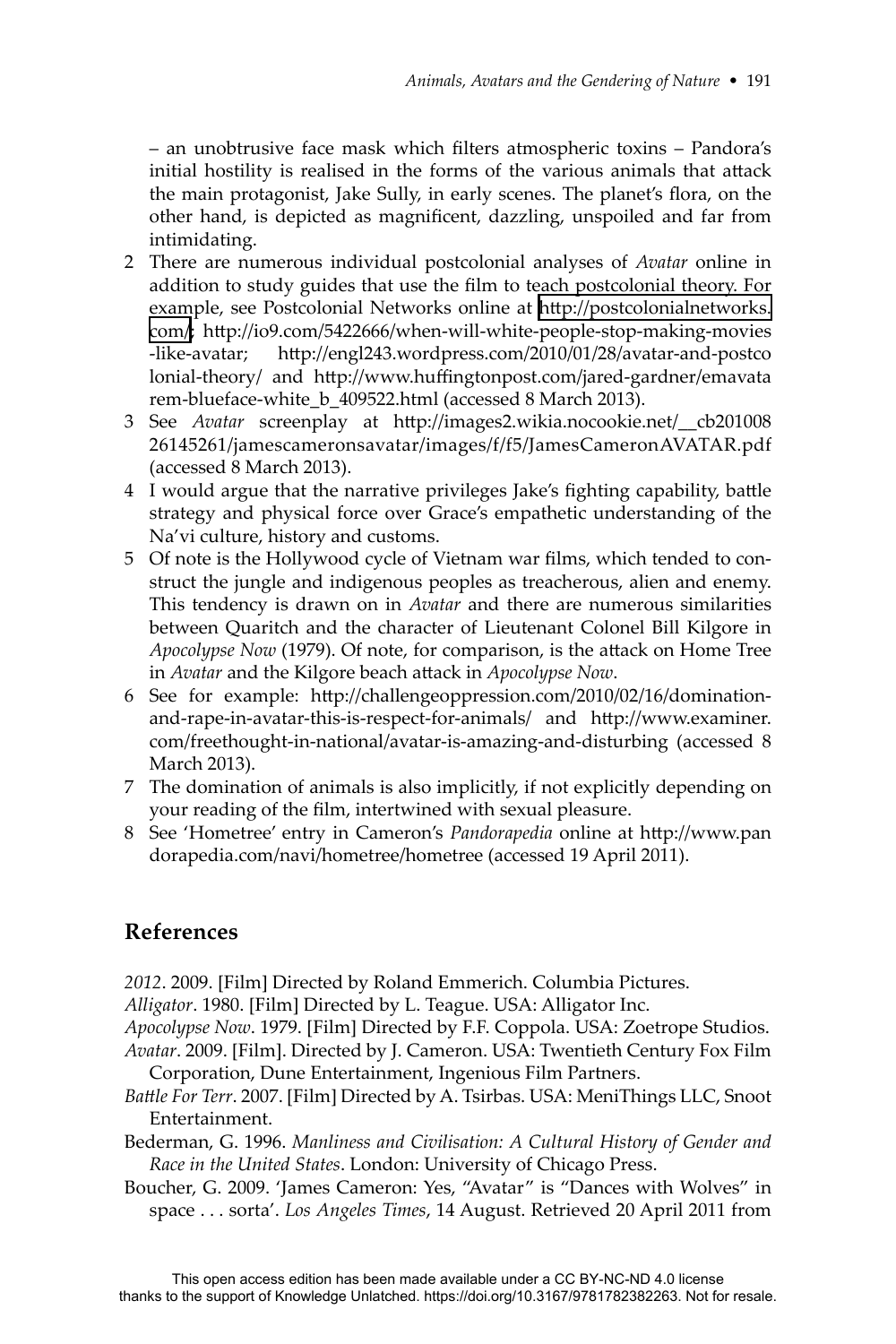http://herocomplex.latimes.com/2009/08/14/james-cameron-the-new-trekrocks-but-transformers-is-gim'crackery/

- Callicott, J.B. 2004. 'The Land Ethic', in H.J. Gensler, E.W. Spurgin and J.C. Swindal (eds), *Ethics: Contemporary Readings*. New York and London: Routledge, pp. 303–10.
- ———. 2008. 'The Philosophical Value of Wildlife', in S.J. Armstrong and R.G. Botzler (eds), *The Animal Ethics Reader.* 2nd edition. London and New York: Routledge, pp. 439–43.
- Cameron, J. 2010. *Pandorapedia.* Twentieth Century Fox. Retrieved 19 April 2011 from <http://www.pandorapedia.com/>
- *Cannibal Holocaust.* 1980. [Film] Directed by R. Deodato. Italy: F.D. Cinematografica.
- Castells, M. 2003. 'The Greening of the Self: The Environmental Movement', in D. Pepper and F. Webster (eds), *Environmentalism: Critical Concepts*. London: Routledge, pp. 184–207.
- Conrad, J. [1899] 2007. *Heart of Darkness*. London: Penguin Classics.
- Cornea, C. 2007. *Science Fiction Cinema: Between Fantasy and Reality*. Edinburgh: Edinburgh University Press.
- *Day of the Animals*. 1977. [Film] Directed by W. Girdler. USA: FVI.
- *The Day after Tomorrow*. 2004. [Film] Directed by Roland Emmerich. USA: Twentieth Century Fox Film Corporation.
- *The Day the Earth Stood Still*. 2008. [Film] Directed by S. Derrickson. USA: Twentieth Century Fox Film Corporation.
- Dyer, R. 2002. 'The White Man's Muscles', in R. Adams and D. Savran (eds), *The Masculinity Studies Reader*. Oxford: Blackwell, pp. 262–73.
- *Empire of the Ants.* 1977. [Film] Directed by B.I. Gordon. USA: Cinema 77.
- *Evan Almighty*. 2007. [Film] Directed by T. Shayyac. USA: Universal Pictures.
- *First Blood*. 1982. [Film] Directed by T. Kotcheff. USA: Anabasis N. V.
- *Frogs*. 1972. [Film] Directed by G. McCowan. USA: AIP.
- *Full Metal Jacket*. 1987. [Film] Directed by S. Kubrick. UK/USA: Natant, Stanley Kubrick Productions, Warner Bros.
- *Furry Vengeance*. 2010. [Film] Directed by R. Kumble. USA: Summit Entertainment.
- Huhndorf, S.M. 2001. *Going Native: Indians in the American Cultural Imagination*. New York: Cornell University Press.
- *Ice Age: The Meltdown*. 2006. [Film] Directed by C. Saldanha. USA: Blue Sky Studios, Twentieth Century Fox.
- Ingram, D. 2008. *Green Screen: Environmentalism and Hollywood Cinema*. Exeter: University of Exeter Press.
- Kestner, J. 2010. *Masculinities in British Adventure Fiction, 1880–1915*. Surrey: Ashgate.
- Kheel, M. 2008. *Nature Ethics: An Ecofeminist Perspective*. Plymouth: Roman & Littlefield Publishers, Inc.
- Mills, S. 2005. *Gender and Colonial Space*. Manchester: Manchester University Press.
- Molloy, C. 2011. 'Being a Known Animal', in C. Blake, C. Molloy and S. Shakespeare (eds), *Beyond Human: From Animality to Transhumanism*. London: Continuum.